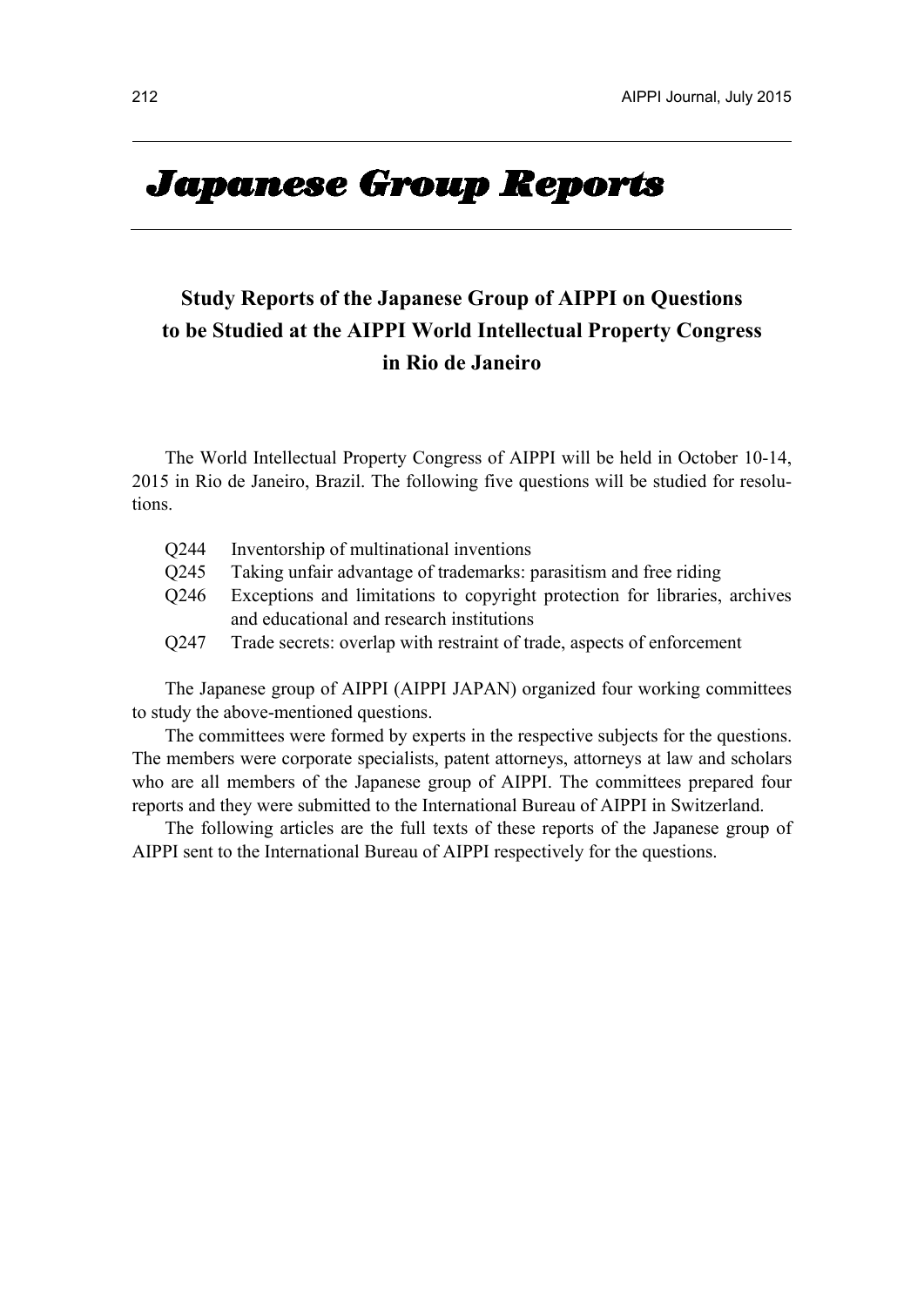## **Q244 Inventorship of multinational inventions**

Yuzuru Okabe\* Takeo Nasu\*\*

## **Questions**

- **I. Current law and practice**
- **1) Please describe your law defining inventorship and identify the statute, rule or other authority that establishes this law.**

## **(Answer)**

Article 2, paragraph (1) of the Patent Act: "Invention" = "highly advanced creation of technical ideas utilizing the laws of nature"

There is no law defining "inventorship." According to judicial precedents, "inventorship" is considered as follows. Incidentally, the finding of "inventorship" becomes an issue with respect to each provision concerning a claim for remuneration for an employee invention, the inventor's right to reputation, and misappropriation and violation of the provisions on joint applications. However, the court does not adopt a different method (rule) of finding "inventorship" with respect to each context, and scholars also do not adopt such a different method with respect to each provision.

An inventor is a person "who contributed to the completion of a feature of a[n in](#page-1-1)[v](#page-1-0)ention in a creative manner in the process of conceiving an idea for solving the problem and materializing the idea." There is a judicial precedent wherein the court ruled that "a feature of an invention refers to a part in the structure of the invention described in the scope of claims that is not seen in prior art, that is, a part that provides a basis for a means for solving the problem that is peculiar to the invention" (IP High Court decision dated 30 Sept 2008, 2007 (*Gyo Ke*) No. 10278). Here, the "means for solving the problem that is peculiar to the invention  $(=$  part that is not seen in prior art)" is an idea for solving the problem as a technical idea, and the part "that provides a basis" therefor means a claimed structure wherein said technical idea is materialized.

There are roughly two theories for the specific process of identifying "inventorship." Under the theory favored by the majority, features of an invention (parts in the structure of the invention described in the scope of claims that are not seen in prior art, that is, parts that provide a basis for the means for solving the problem that is peculiar to the invention) are first found, and then, [i] the person who presented the problem, [ii] the per-

Executive Director of AIPPI JAPAN, Patent Attorney, Okabe International Patent Office Leader of AIPPI JAPAN Question Study Group of "Inventorship of multinational inventions", Patent

<span id="page-1-1"></span><span id="page-1-0"></span>Attorney, US Attorney-at-Law (California), Nakamura & Partners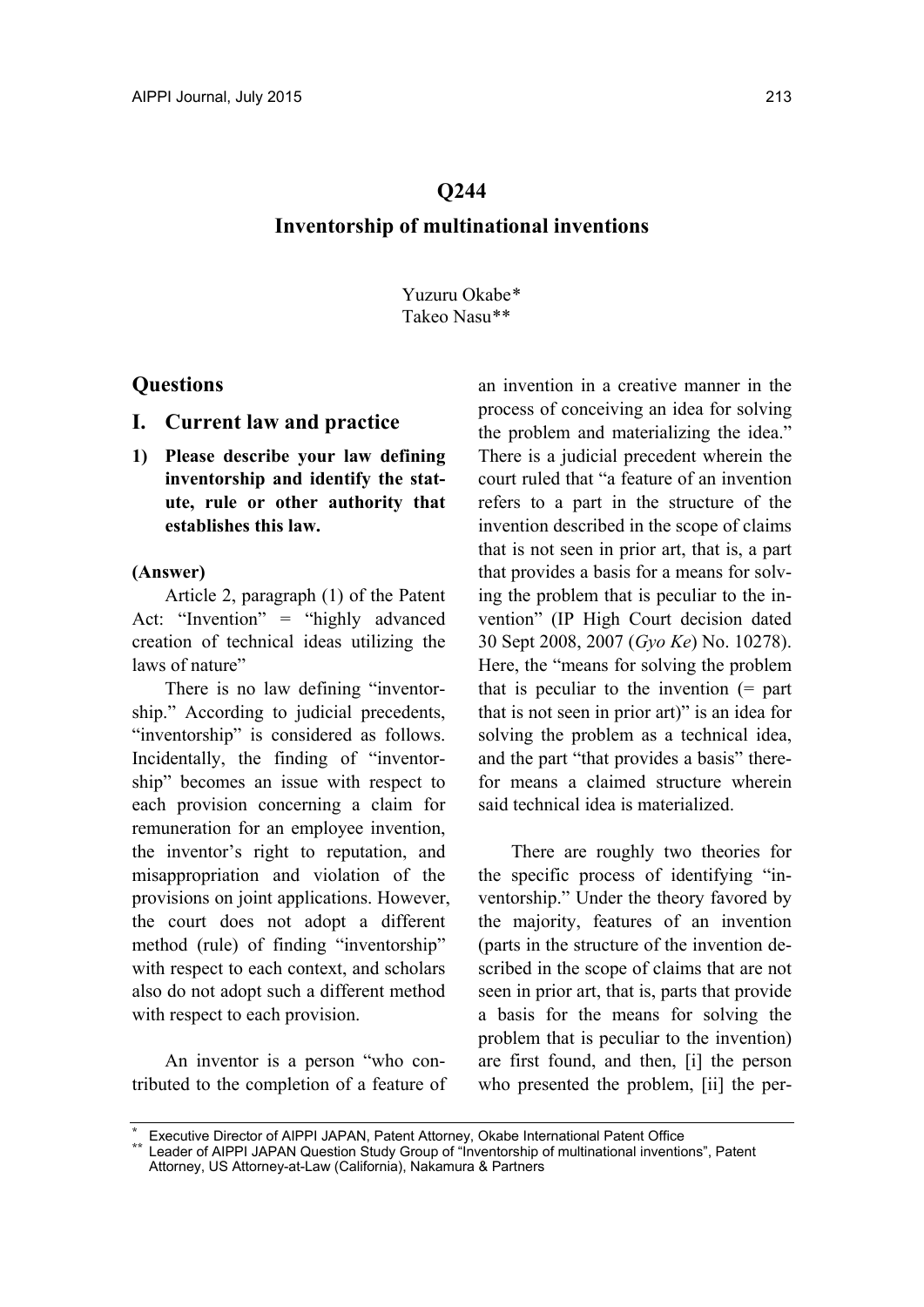After that, as a legal determination, the person who made a substantial or important contribution, or a contribution that had not been obvious to persons ordinarily skilled in the art, in the process of creation of the technical idea is determined to be the "inventor" out of those who fall under [i] to [iii] above. In general, the person mentioned in [ii] is important in many cases. This theory is a standard, which was shown, for example, in "Supreme Court decision dated 13 Oct 1977, *Minshu* Vol. 31, No. 6, at 805" and in "Supreme Court decision dated 3 Oct 1986, *Minshu* Vol. 40, No. 6, at 1068," and it has been followed in many decisions rendered by lower courts.

Although the two-stage theory has been adopted in only a few judicial precedents, it is influential among scholars. Under this theory, the process of establishment of an invention is divided into two stages, provision of an idea and materialization thereof. If a provided idea is new, the person who provided the idea is an inventor, and the person who materialized said new idea becomes a joint inventor unless the materialization is obvious to persons ordinarily skilled in the art. This two-stage theory is proposed in *Overview of Patent Law 13th Edition* (authored by Kosaku Yoshifuji). [i] "Tokyo High Court decision dated 24 Dec 1991, *Hanrei Jihou* No. 1417, at 108" is a judicial precedent in which the court ruled that the person who materialized a publicly known idea and completed an invention is an inventor, and [ii] "Tokyo High Court decision dated 24 Apr 1976, *Torikeshi-shu* 1976, at 449" is cited as a judicial precedent in which the court ruled that the person who materialized a new idea is a joint inventor unless the materialization falls under matters that are obvious to persons ordinarily skilled in the art.

With regard to these theories, in the former theory, features of an invention are first determined while, in the latter theory, the process of establishment of an invention is first divided into two stages and whether each stage is a feature of the invention is determined. Although the orders of the processes in these two theories are reverse, the theories are considered to be the same in terms of the conclusion. In the judicial precedents listed above, the court does not clearly distinguish these theories, and rather, it seems that two ways of organizing the processes of finding in the judicial precedents, the theory favored by the majority and the two-stage theory, are possible.

The problem is the finding of features of an invention in each case. In particular, the chemical area is considered to be special. In said area, whether a specific structure produces a desirable effect is not clear without conducting experiment in many cases. Therefore, a person who confirmed that a specific structure produces a desirable effect also tends to be considered to be an inventor as a person who actually got involved in the completion of the invention.

For example, in "IP High Court decision dated 29 May 2008, *Hanrei Jihou* No. 2018, at 146," the court held as follows: "In the chemical area, even if a certain singular phenomenon is confirmed, that fact should not be considered to immediately mean that the relevant tech-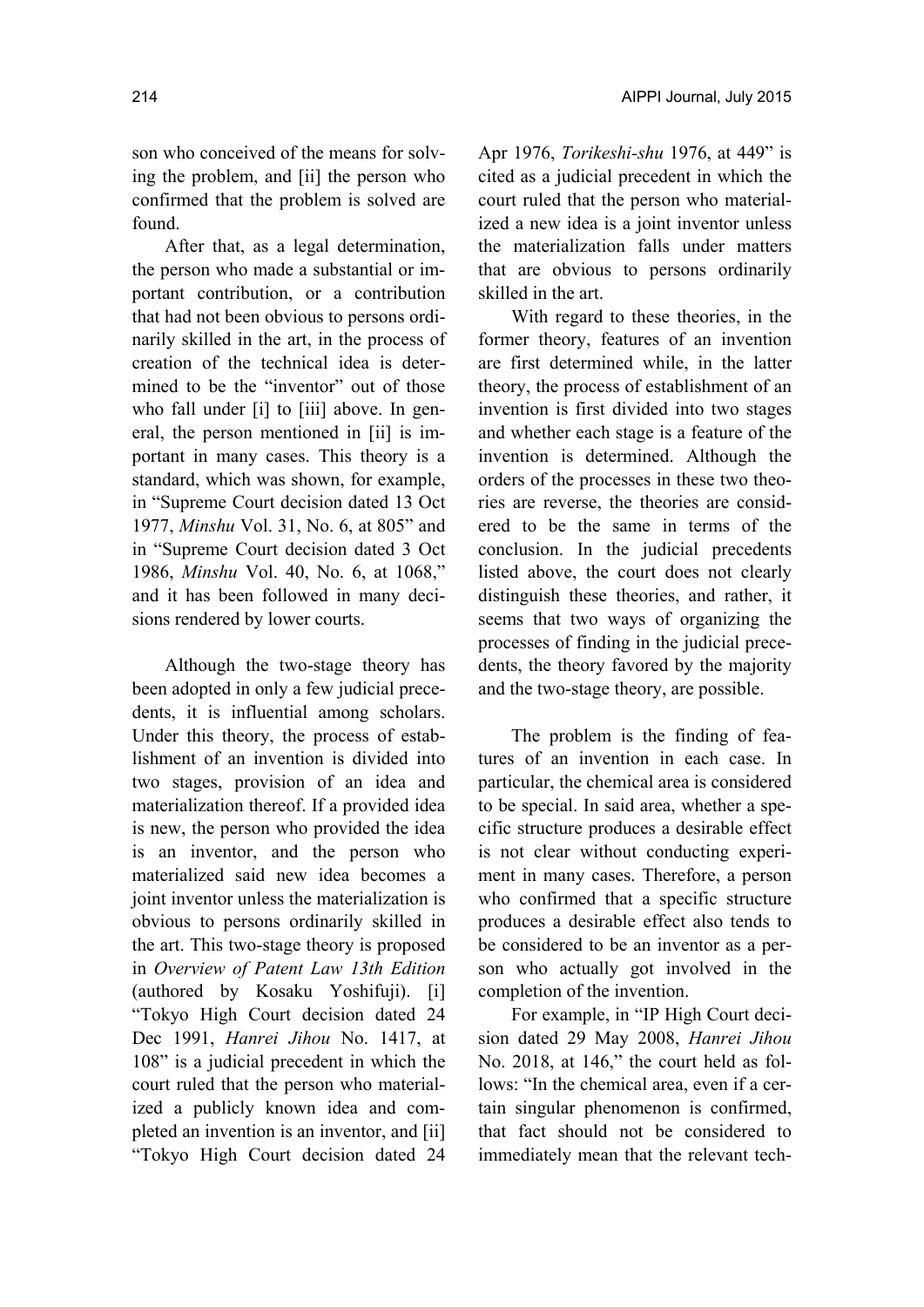nical idea can be used as one that is specific and objective as to enable any person ordinarily skilled in the art to work. There arise cases where clarification, including repeatability of the phenomenon and confirmation of the effect thereof, is necessary." The court then ruled that the plaintiff's contribution does not go far enough to do so, and denied the inventorship of the plaintiff.

**a. If person A, located outside your country, directs the efforts of person B, located in your country, for making an invention in your country, under what circumstances would person A and/or person B be considered an inventor under your law?** 

#### **(Answer)**

According to judicial precedents, "inventorship" is considered as stated above. That is, if person A [ii] conceived of the means for solving the problem, he/she is highly likely to be considered to be an inventor. [i] If person A only presented the problem, he/she may be considered to be an inventor if the problem itself is a feature of the invention. For example, in "Tokyo District Court decision dated 31 Jan 2006, *Hanrei Jihou* No. 1929, at 92," the court ruled that "the idea in question that has not gone through the aforementioned experiment is a mere research theme …, and it cannot become the invention in question." Based on this ruling, the court denied the inventorship of the plaintiff. Moreover, in "Tokyo District Court decision dated 27 Feb 2007, *Hanrei Times* No. 1270, at 367," the court ruled as follows: The plaintiff "committed nothing more than general or comprehensive administrative actions,

and there are no circumstances based on which the plaintiff should be considered to have given specific directions and have actually participated in the aforementioned creative act beyond said administrative action …." Based on this ruling, the court denied the inventorship of the plaintiff. Incidentally, the fact of person A's being located outside Japan has no relation because the place of invention has no relation under the Japanese law (however, there is a de facto problem that person A cannot get involved in experiment, etc. as he/she is located outside Japan).

Person B is highly likely to be considered to be an inventor [ii] if he/she conceived of the means for solving the problem even if person A gave directions to person B. [iii] If person B only confirmed that the problem is solved, he/she is not considered to be an inventor in many cases. However, person B tends to be considered to be an inventor in areas in which effects are poorly predictable, such as the chemical area. For example, in "Tokyo District Court decision dated 23 Mar 2007 (2005 (*Wa*) No. 8359)," the court found the inventorship of such a person. If both person A and person B are inventors, they are joint inventors.

**b. Does your law defining inventorship rely on or look to a particular part of the patent application? For example, is inventorship under your law determined on a claim by claim basis, determined based on the content of the drawings or the examples, or determined on some other, and if so, what basis?** 

#### **(Answer)**

Under the Japanese law, inventorship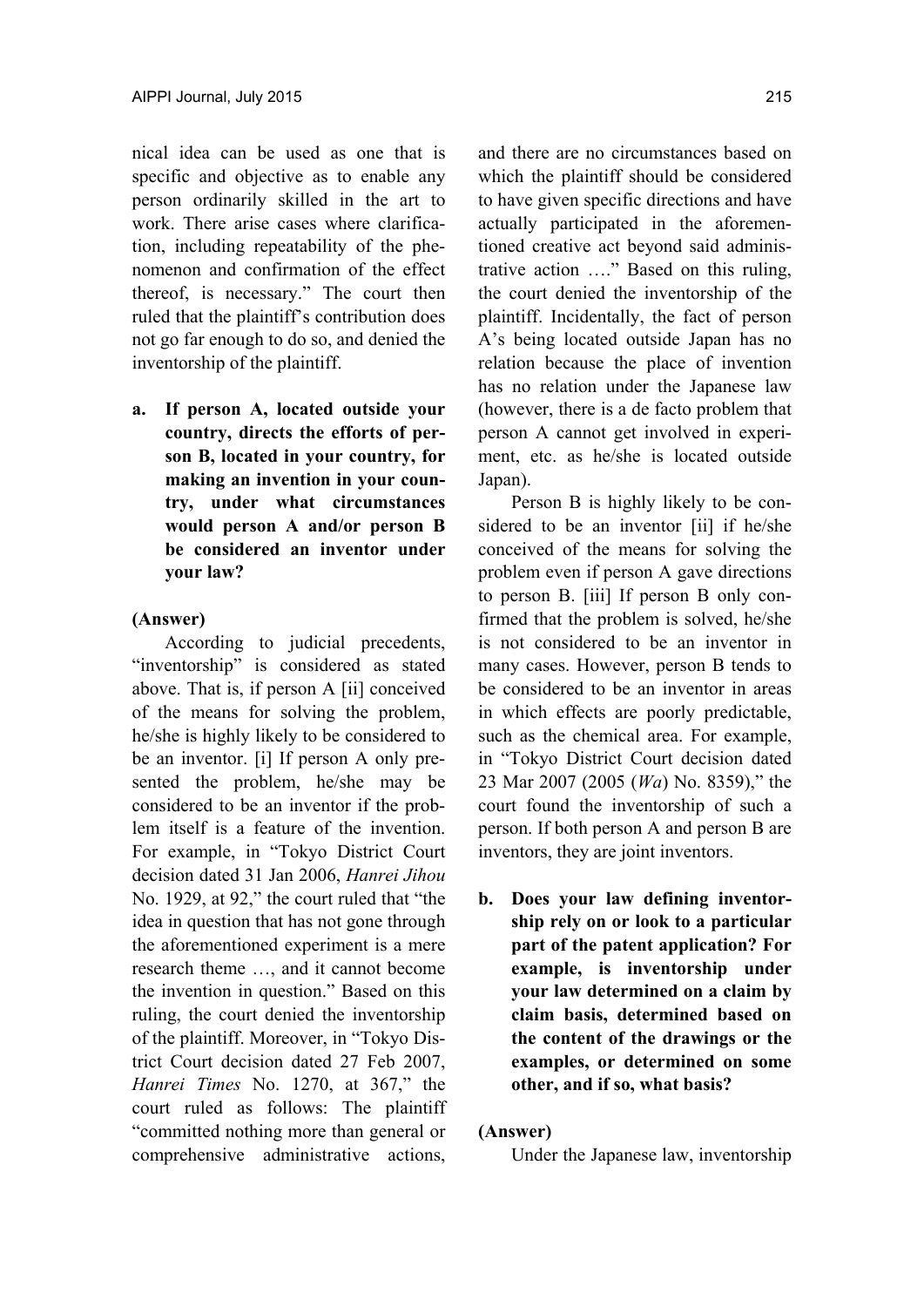is determined on a claim by claim basis. Therefore, if a claim is deleted, changed or restricted, etc. in the amendment or correction process, inventorship is changed ex-post facto in relationship to the relevant claim.

For example, "Tokyo District Court decision dated 26 Jan 2006, *Hanrei Jihou* No. 1943, at 85" was rendered in a case demanding remuneration for an employee invention. In this case, the court held that "the inventorship and the rates of contribution of joint inventors should be found with respect to each claim at the time of filing of the application or at the time of laying open of the application and each claim at the time of registration (if any correction is made, each claim after the correction)."

**2) Does your law of inventorship depend on the citizenship of the inventor(s)?** 

## **(Answer)**

No (Not provided under law).

**3) Does your law of inventorship depend on where the invention was made (e.g. on the residency of the inventor(s))?** 

## **(Answer)**

No (Not provided under law).

- **4) Can the inventorship of a patent application be corrected after the filing date in your country?**
- **a. If yes, what are the requirements and time limits for such correction?**

## **(Answer)**

Yes.

An amendment of proceedings can be made only while the application is pending (Article 17, paragraph (1) of the Patent Act).

It is necessary to submit written oaths of persons who are inventors before and after the amendment (oaths of all persons who are stated in the Inventor(s) column in the application before the change to the effect that the person is not a true inventor and oaths of all persons who are to be stated in said column after the amendment to the effect that the person is a true inventor) (21.50, 126.70, Formality Examination Manual).

There is no law concerning such amendment made after the registration of establishment of a patent right.

**5) What are the possible consequences of an error in the stated inventorship on a patent application in your country? Can a patent issued from such an application be invalidated or rendered not enforceable on that basis? Does it matter whether the error was intentional or unintentional?** 

## **(Answer)**

An error in the stated inventorship itself does not become an obstacle to enforcement of a patent right. As an error in the stated inventorship does not serve as a ground for invalidation, a defense of invalidity (Article 104-3 of the Patent Act) is not directly established based on such an error.

However, if such an error is alleged to constitute a misappropriated application or a violation of the provisions on joint applications (Article 123, paragraph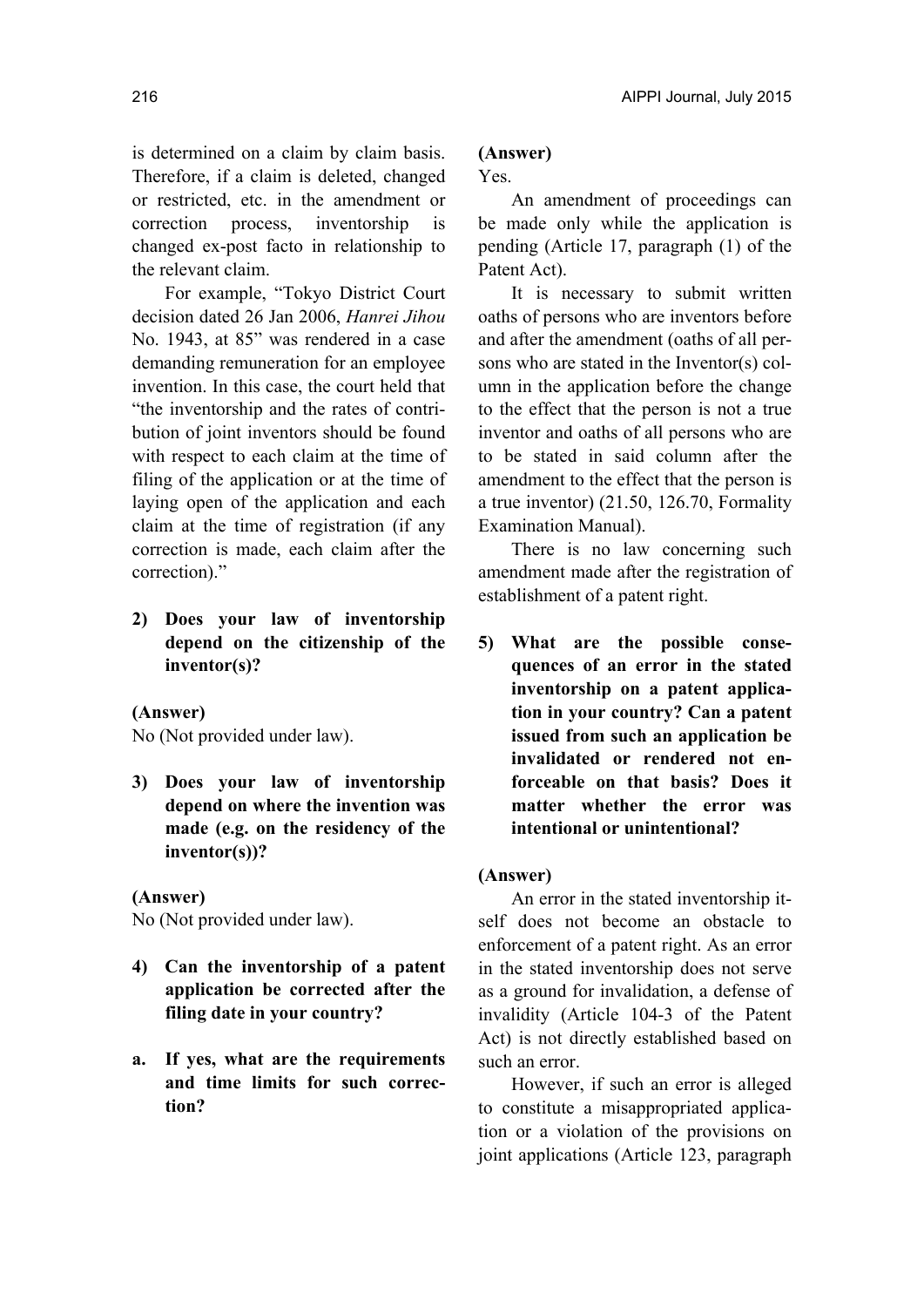(1), item (ii) of the Patent Act), a defense of invalidity (Article 104-3 of the Patent Act) is established because such application or violation serves as a ground for invalidation. Consequently, it is impossible to enforce the relevant right.

In addition, if such an error is alleged to constitute a misappropriated application or a violation of the provisions on joint applications, assignment of the whole or part of the relevant patent (the right to obtain a patent) may be required (Article 74 of the Patent Act).

Furthermore, in the context of an actor who enforces the right to demand remuneration for an employee invention, the stated inventorship is erroneous, and there may be the cases in which a true inventor makes a claim (Article 35 of the Patent Act).

Under the Japanese Patent Act, whether or not an error in the stated inventorship was intentional is considered not to affect the conclusion. In Japan, there is no punitive provision.

In "IP High Court decision dated 29 Mar 2007, *Hanrei Times* No. 1241, at 219," the court held as follows: In relation to a company that is the applicant, "the act of the defendant in the first instance of asserting that both of the aforementioned persons are not inventors in an action for remuneration for an employee invention filed by the plaintiff in the first instance, who was considered to be the inventor, is deemed as an act of publicly asserting a matter that differs from the content, which was stated pursuant to Article 36, paragraph (1), item [ii] of the Patent Act and submitted to the Japan Patent Office that is a state organ. Such act goes against good faith and is not permissible unless there are special circumstances (estoppel)." However, in many judicial precedents, the court finds inventorship based on evidence according to free conviction without being biased by the inventorship stated in the application.

**6) Does your law require that an application for a patent claiming an invention made in your country, whether in only one technical area or in all technical areas, be filed first in your country?** 

#### **(Answer)**

No (Not required under law).

If the answer is yes, please answer the following:

- **a. Is the law requiring first filing in your country limited to a specific area of technology or otherwise limited such that it does not apply to all inventions made in your country? If yes, please explain.**
- **b. Does your law provide for granting of a foreign filing license or similar mechanism that would allow a patent application for an invention made in your country to be filed first in another country? Please describe any such foreign filing license or similar mechanism as well as the procedure, timing, and cost of obtaining it.**
- **c. If the answer to b. above is yes, is it possible to obtain a foreign filing license retroactively, for example, if a foreign filing was made without a foreign filing license due to inadvertent error?**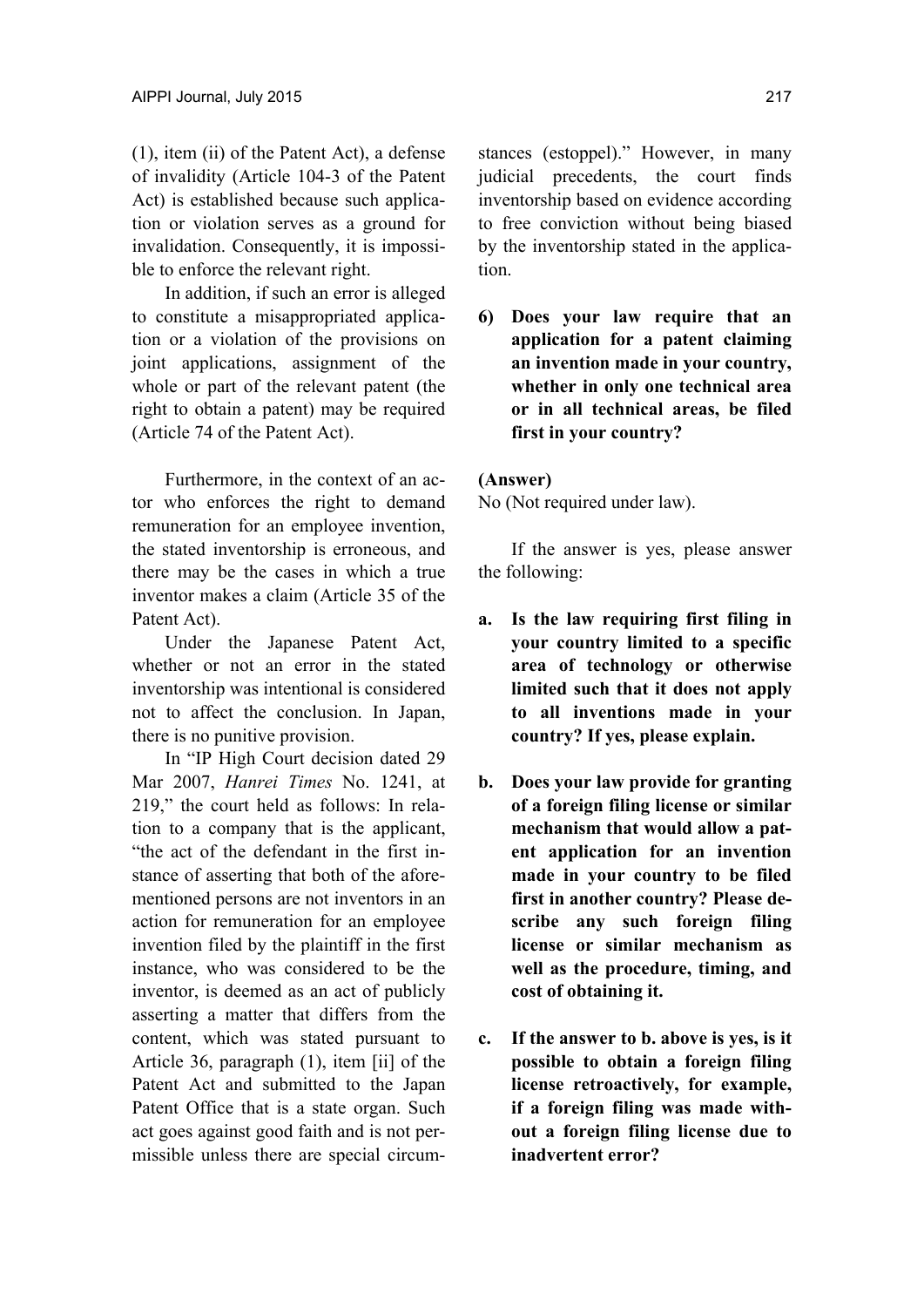- **d. How does your law apply to an application for a patent claiming an invention that was made jointly by an inventor in your country and an inventor in another country? Does this apply based on the citizenship of the inventor, the residency of the inventor, or both? Does the nationality of the patent owner affect your answer?**
- **e. In the case of an invention made jointly by an inventor in your country and an inventor in another country, would it violate your law if a request for a foreign filing license was filed in the other country before being filed in your country?**
- **f. What are the possible consequences for failing to comply with this law? Does it matter whether the error was intentional or inadvertent?**
- **7) Does your law require that a patent application claiming an invention made, at least in part, in your country undergo a secrecy review or similar process before in can be filed in another country?**

## **(Answer)**

No (Not required under law).

- **a. If yes, does this law depend on the area of technology that is disclosed and claimed in the patent application?**
- **b. If yes, describe this aspect of your law as well as the procedure, timing, and cost of compliance with it.**
- **c. If yes, describe the possible consequences of failing to comply with this law. Does it matter whether the error was intentional or inadvertent?**
- **II. Policy considerations and proposals for improvements of the current law**
- **8) If your law defines inventorship, is this definition sufficient to provide patent applicants with clear guidance as to who should be named as the inventor(s) of a patent application? Are there aspects of this definition that could be improved?**

#### **(Answer)**

There is no definition of inventorship in the text of law. Inventorship is defined by case law. According to case law, there are two theories. However, there is no special problem because the same conclusion is drawn based on either theory.

**9) If you have laws requiring first filing of patent applications directed to inventions made in your country, are there aspects of these laws that could be improved to address multinational inventions?** 

## **(Answer)**

No (Not required under law).

**10) If you have laws requiring a secrecy review of patent applications directed to some or all types of inventions made in your country, are there aspects of these laws that could be improved to address multinational inventions?**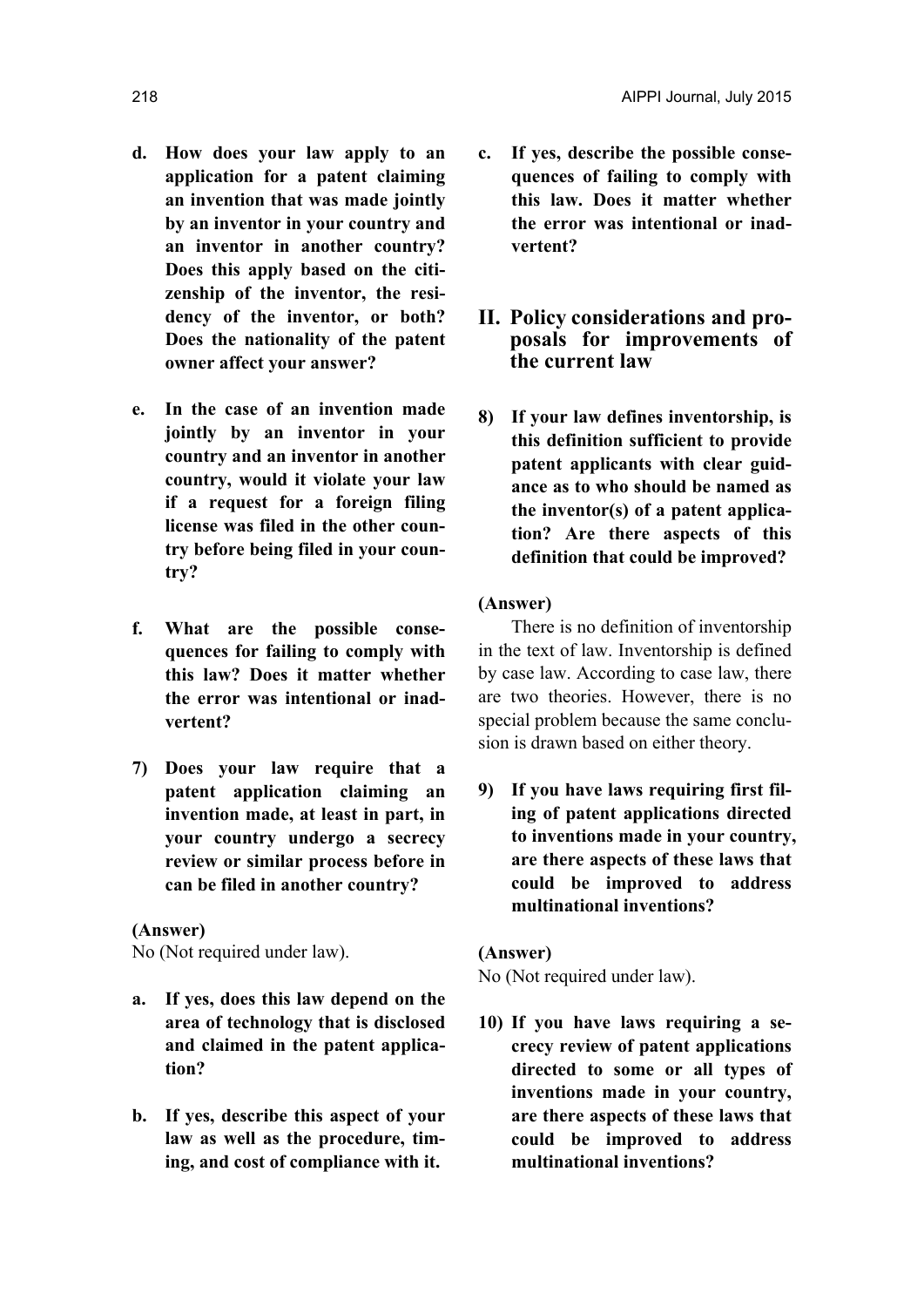#### **(Answer)**

No (Not required under law).

**11) Are there other aspects of your law that could be improved to facilitate filing of patent applications having multinational inventorship? If yes, please explain.** 

#### **(Answer)**

• Raising awareness of the erroneous finding of inventorship

Awareness of the problem of the erroneous finding of inventorship seems to be low in Japan. For example, attendees to an application review meeting are sometimes selected as inventors without careful consideration. Awarenessraising is desired to improve these situations from the perspective of filing of applications having multinational inventorship. As one of the means therefor, it is considered to be worth considering, for example, putting a definition of inventorship in the statutory form.

• Unification of standards for Secret Prior Art

Some countries have laws providing that a patent application shall be refused based on Secret Prior Art, and some other countries also have laws providing that even in such cases, a patent application shall exceptionally not be refused if the inventors of the Secret Prior Art and of the patent application are the same. The standards for the application of exceptions differ among countries. With regard to joint applications, it is required in Japan that all of the inventors of an earlier application and those of a latter application are entirely the same.

A multinational invention is basically considered to be a joint invention made by multiple persons. In order to facilitate filing of applications for joint inventions (multinational inventions), it is a good idea to unify relevant provisions to the provision to the effect that a patent application shall not be refused based on Secret Prior Art if some of the inventors of the latter application are the same as those of the Secret Prior Art.

## **III. Proposals for harmonization**

## **12) Is harmonisation in this area desirable?**

#### **(Answer)**

Definition of inventorship: Yes

If countries adopt different definitions of inventorship, inventorship may differ in each country. If there is also a country where an error in the stated inventorship is subject to a sanction, it is rough on right holders. Incidentally, harmonization should also be achieved in relation to the issues of whether finding of inventorship is determined on a claim by claim basis or based on the content disclosed in the entire description.

First filing requirement and secrecy: Unification is not necessarily desirable.

If yes, please respond to the following questions without regard to your national or regional laws.

Even if no, please address the following questions to the extent you consider your national or regional laws could be improved.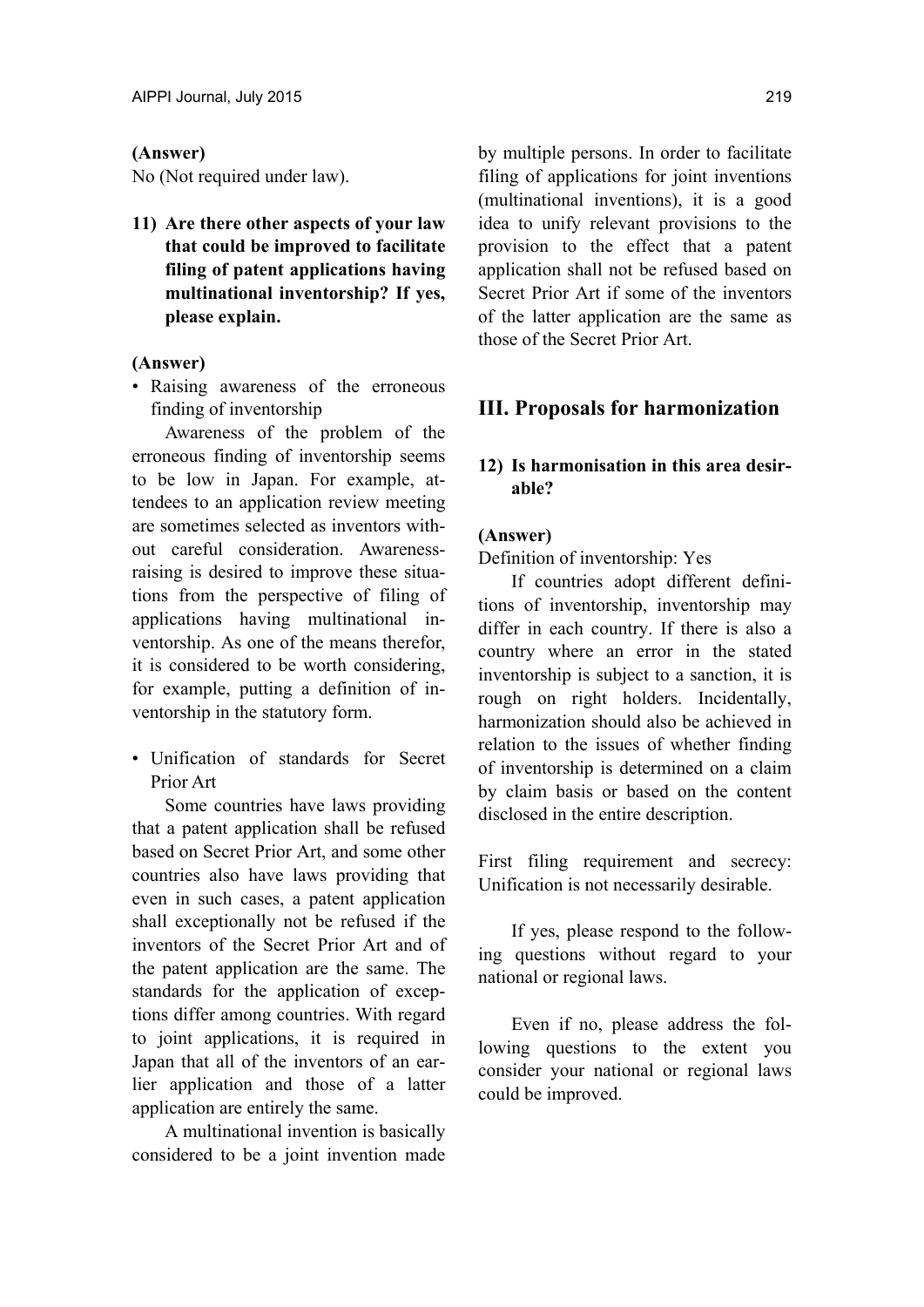## **13) Please provide a definition of inventorship that you believe would be an appropriate international standard.**

#### **(Answer)**

Standard: Dividing the process of establishment of an invention into two stages, conception of an idea and materialization thereof, and defining inventorship as follows: If a provided idea is new, the person who provided the idea is an inventor, and the person who materialized said new idea becomes a joint inventor unless the materialization is obvious to persons ordinarily skilled in the art.

Reason: An idea should be objectively read from the description, and it does not change in relationship to prior art documents. Therefore, the basis of finding of inventorship will not be turned upside down due to discovery of a new prior art document.

**14) Please propose a standard for correction of inventorship after a patent application is filed, together with any requirements necessary to invoke this standard (e.g. intentional versus unintentional error) and any timing requirements (e.g. during pendency of the application).** 

## **(Answer)**

Where an error in the stated inventorship is unintentional (where the applicant has not known that the stated inventorship is erroneous) and it causes no unexpected disadvantage to any third party, correction should be made possible without any time constraint. This is because there is ordinarily no special reason for protecting infringers and other third parties on the grounds of an error in the stated inventorship.

On the other hand, where an error in the stated inventorship is intentional (where the applicant has known that the stated inventorship is erroneous), if correction of the stated inventorship harms the interests of a third party, the applicant is considered not to be permitted, under the doctrine of estoppel, to assert that persons stated as inventors are not true inventors. Assumed example cases are cases of demanding remuneration for an employee invention, the inventor's right to reputation, or a misappropriation or a violation of the provisions on joint applications. As a juridical precedent, there is a case of demanding remuneration for an employee invention in which the court determined that the employee, who is the applicant, "is not permitted" to refuse a claim for value based on the allegation that a person stated as the inventor is not a true inventor "unless there are special circumstances" because such act "goes against good faith (estoppel)" (IP High Court decision dated 29 Mar 2007, *Hanrei Jihou* No. 1972, at 135)

**15) If you believe such a requirement is appropriate, please propose an international standard for first filing requirements that would take into account multinational inventions.** 

#### **(Answer)**

It is preferable that there is no first filing requirement. The following international standard is desirable if first filing requirements are necessary.

• Although whether it is the place of invention or the nationality of the inventors that serves as a basis for the occur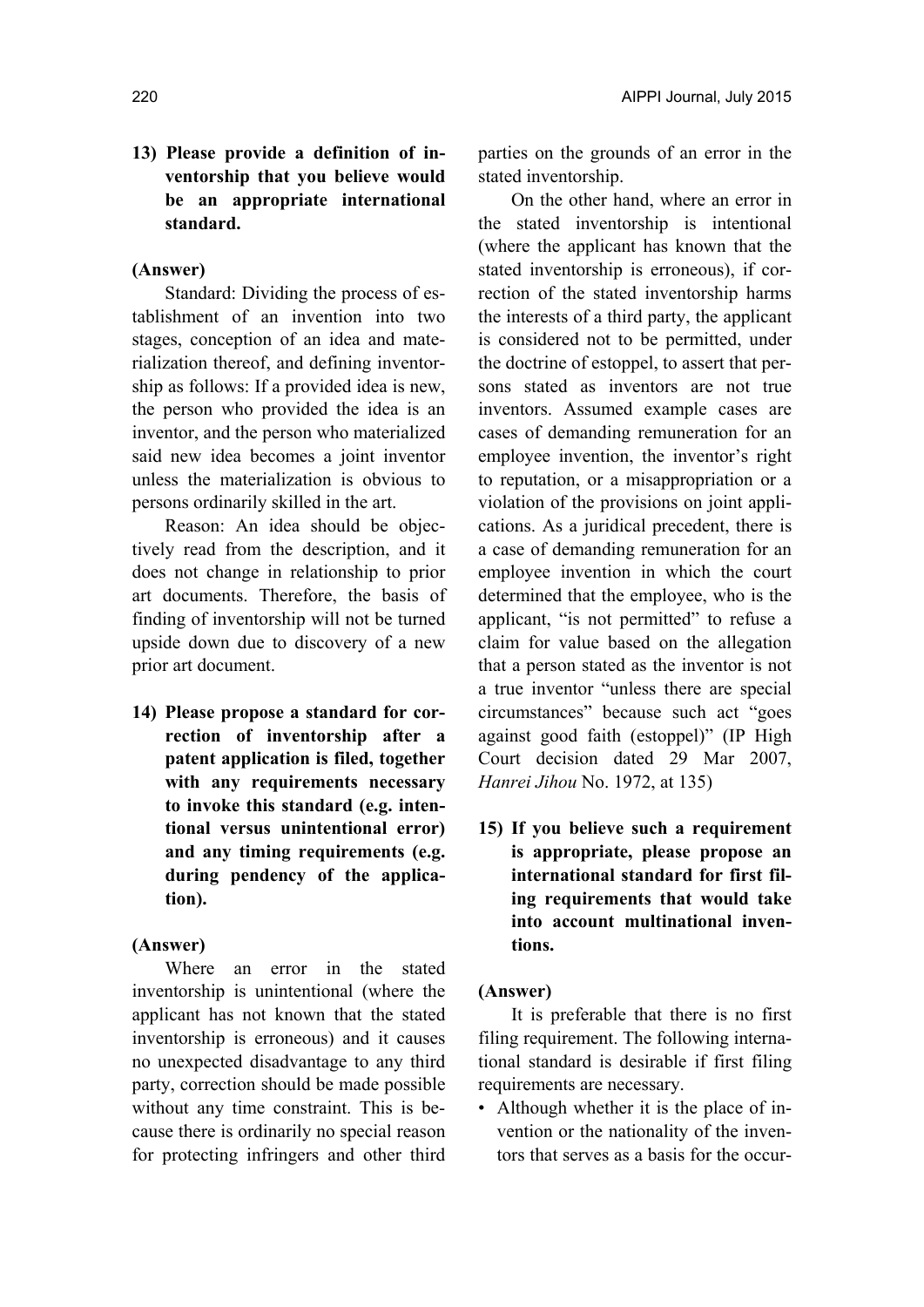rence of a first filing requirement becomes a problem, in either case, if a joint invention is a multinational invention as a result and there are multiple countries that impose a first filing requirement on the invention, the applicant shall be permitted to file a first application in any of those countries.

- A clear standard for the subject of application of first filing requirements (limited to enumerated subjects) is necessary.
- It is desirable to limit areas to which first filing requirements apply to the requisite minimum. For example, such areas may be limited to the area of advanced military-only art.
- It may be convenient for applicants if they can determine whether their own applications fall under the areas to which first filing requirements apply by themselves.
- **16) If you believe such a requirement is appropriate, please propose an international standard for secrecy review requirements that would take into account multinational inventions.**

## **(Answer)**

It is preferable that there is no secrecy review. The following international standard is desirable if a secrecy review is necessary.

- Applications subject to a secrecy review are limited to the requisite minimum, that is, advanced military-only art.
- A clear standard for the subject of application (limited to enumerated subjects) is necessary.
- The international standard provides that an application shall not become subject to secrecy unless a ruling of secrecy is issued within the prescribed period.
- **17) If you believe such a requirement is appropriate, please propose an international standard for obtaining a foreign filing license.**

## **(Answer)**

It is preferable that there is no foreign filing license system. The following international standard is desirable if a foreign filing license system is necessary.

- Applications that require a foreign filing license are limited to applications in the same areas as the areas to which first filing requirements apply.
- A clear standard (enumeration in a limited manner) for the subject of application is necessary.
- The international standard provides that a ruling granting a foreign filing license shall be deemed to have been issued unless a ruling refusing the grant of a foreign filing license is issued within the prescribed period.
- It is made possible to file a request for a foreign filing license before filing an application in a country in which said request is filed.
- The content of an international standard (for a secrecy review) to obtain a foreign filing license is as stated in the answer to Q16. However, if an applicant is entrusted with selection of cases subject to first filing requirements, he/she is expected to fulfill the requirements by having a secrecy review conducted on the cases "that may become subject to the requirements," which are peripheral to the cases considered to be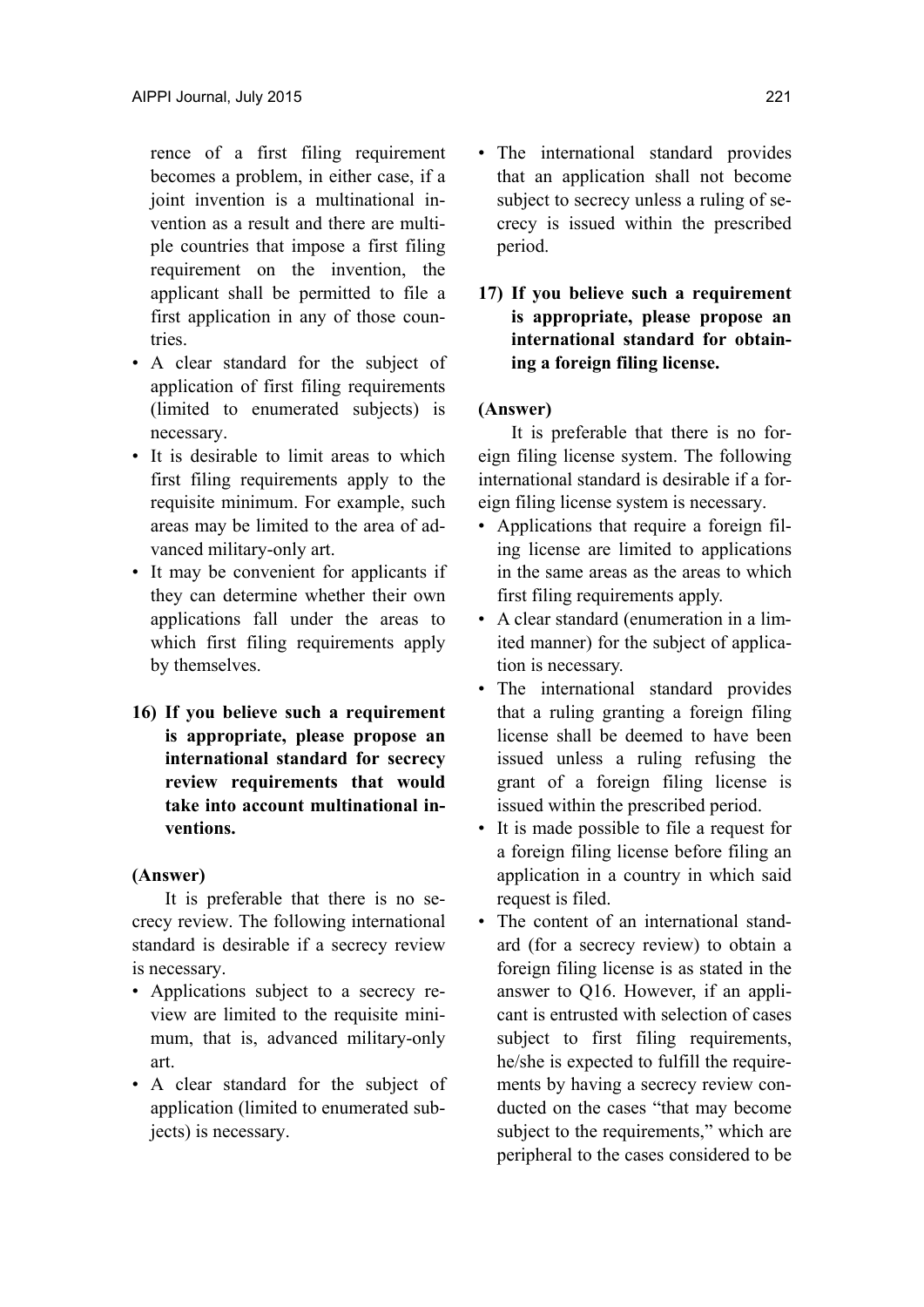subject to the requirements, through first filing in order to avoid the situation where the applicant is subsequently considered to have failed to fulfill the requirements (situation stated in Q18). Some of such peripheral cases are considered to be based on the premise of a foreign filing. Therefore, it is desirable that a time limit, such as half a year after a first filing, is set (clearly stipulated) in relation to a notice of a ruling concerning the grant of a foreign filing license and that there is a standard that a foreign filing license is deemed to have been granted unless such a notice is issued within the time limit.

**18) Please propose an international standard for an ability to cure or repair an inadvertent failure to comply with a first filing requirement or a security review requirement.** 

#### **(Answer)**

- It is appropriate to permit the imposition of a disadvantage on the applicant if a failure to comply with a first filing requirement was intentional.
- It is desirable that the following standard is set: If an applicant failed to comply with a first filing requirement or a security review requirement due to negligence, the failure is cured or repaired if the applicant files an application again by disclosing the status of applications filed in other countries after taking such procedures as waiver and withdrawal to put the applications filed in other countries into the status that they are not disclosed before they are disclosed.

**19) Please propose any other standards relating to multinational inventions (excluding those related to inventor remuneration or ownership of the invention) that you feel would be appropriate.** 

## **(Answer)**

• Regarding a definition of requirements for establishment of joint inventorship

An invention must have been jointly made for the establishment of joint inventorship, and a joint invention must have been jointly made both subjectively and objectively.

However, even where part of an invention was subjectively jointly made and another part was independently made, the invention as a whole should be found to be a joint invention if it fulfills certain requirements.

In other words, if part of an invention that was jointly made alone is not found to involve an inventive step but can be considered to be a feature of the invention, the invention as a whole should be found to be a joint invention.

According to one popular theory, a joint invention must have been jointly made both subjectively and objectively.

A possible example case is as follows: A and B conducted joint development and invented an automobile that is recognized as being novel and involving an inventive step; and B invented a structure wherein the rearview mirror of said automobile is slightly improved while keeping it secret from A after the end of the joint development or during the joint development, and independently filed a patent application for a structure wherein said rearview mirror is added to said automobile.

In this case, if said rearview mirror